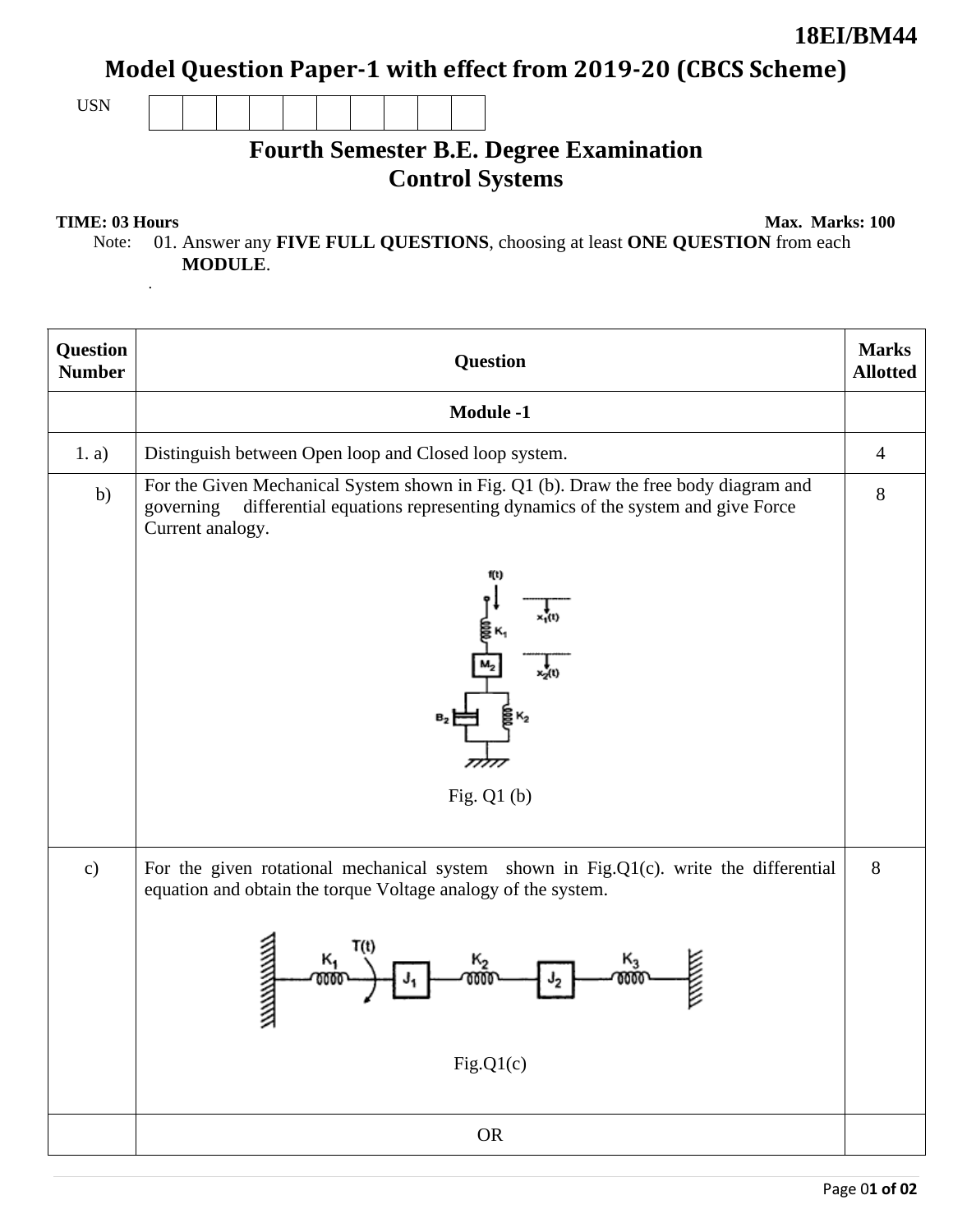### **18EI/BM44**

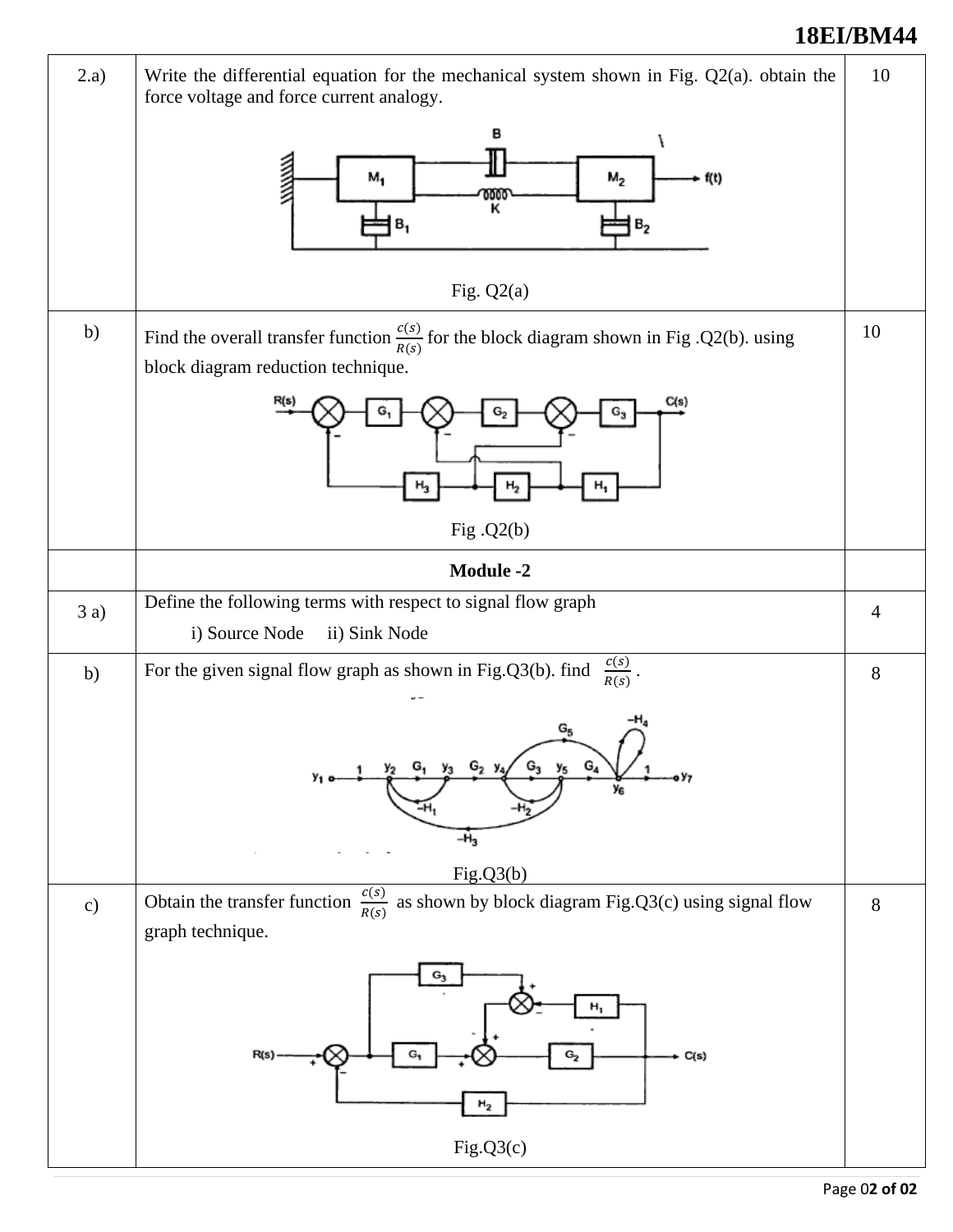## **18EI/BM44**

|               | <b>OR</b>                                                                                                                                                          |                |
|---------------|--------------------------------------------------------------------------------------------------------------------------------------------------------------------|----------------|
| (4.a)         | Derive time domain expression for unit step response of a second order under damped<br>system                                                                      | 10             |
| b)            | Find Kp, Kv, Ka and steady state error for a system with open loop transfer function as                                                                            | 10             |
|               | $\frac{10(s+2)(s+3)}{s(s+1)(s+5)(s+4)}$ where the input is r(t)= 3+t+t <sup>2</sup> .                                                                              |                |
|               | <b>Module -3</b>                                                                                                                                                   |                |
| 5a)           | Define the Bounded Input Bounded Output System also mention the advantages of Routh's<br>Criteria.                                                                 | $\overline{4}$ |
| b)            | For the Given System equation $S^5 + S^4 + 2S^3 + 2S^2 + 3S + 15 = 0$ Find the number of roots with<br>positive real part, negative real part.                     | 8              |
| $\mathbf{c})$ | For the System $S4+22S3+10S2+S+K=0$ , find the Kmar and $\omega$ at Kmar                                                                                           | 8              |
|               | <b>OR</b>                                                                                                                                                          |                |
| 6.a)          | For G(S)H(S)= $\frac{K(S+2)(S+4)}{s2(S+3)}$ ., find how many break away points exist?                                                                              | 8              |
| b)            | Sketch the root locus for the open loop transfer function of a system                                                                                              | 12             |
|               | $G(S)H(S)=\frac{K}{S(S+\{1)(S+2)(S+3)}}$ .                                                                                                                         |                |
|               | <b>Module -4</b>                                                                                                                                                   |                |
| 7.a)          | Mention the limitations of Frequency domain methods.                                                                                                               | 6              |
| b)            | Sketch the bode plot for the system having G(S)H(S)= $\frac{20}{s(1+0.1S)}$ .                                                                                      | 14             |
|               | <b>OR</b>                                                                                                                                                          |                |
| 8.a)          | Obtain the polar plot for Type0 system with open loop transfer function G(S)H(S)= $\frac{1}{1+Ts}$<br>where T is constant.                                         | 10             |
| b)            | For the given system sketch the nyquist plot and comment on closed loop stability.<br>$G(S)H(S) = \frac{K(S+3)}{S(S+3)}$                                           | 10             |
|               | <b>Module -5</b>                                                                                                                                                   |                |
| 9.a)          | Define the following<br>i) state ii) State variable iii) State vector iv) State space v) State trajectory.                                                         | 5              |
| b)            | Obtain the state model for the given electrical system shown in Fig.Q9(b)., consider Vc and<br>Ii are state variable and Ix as the output variable in the circuit. | 8              |
|               | с<br>I <sub>g</sub> (t)<br>Fig. $Q9(b)$ .                                                                                                                          |                |